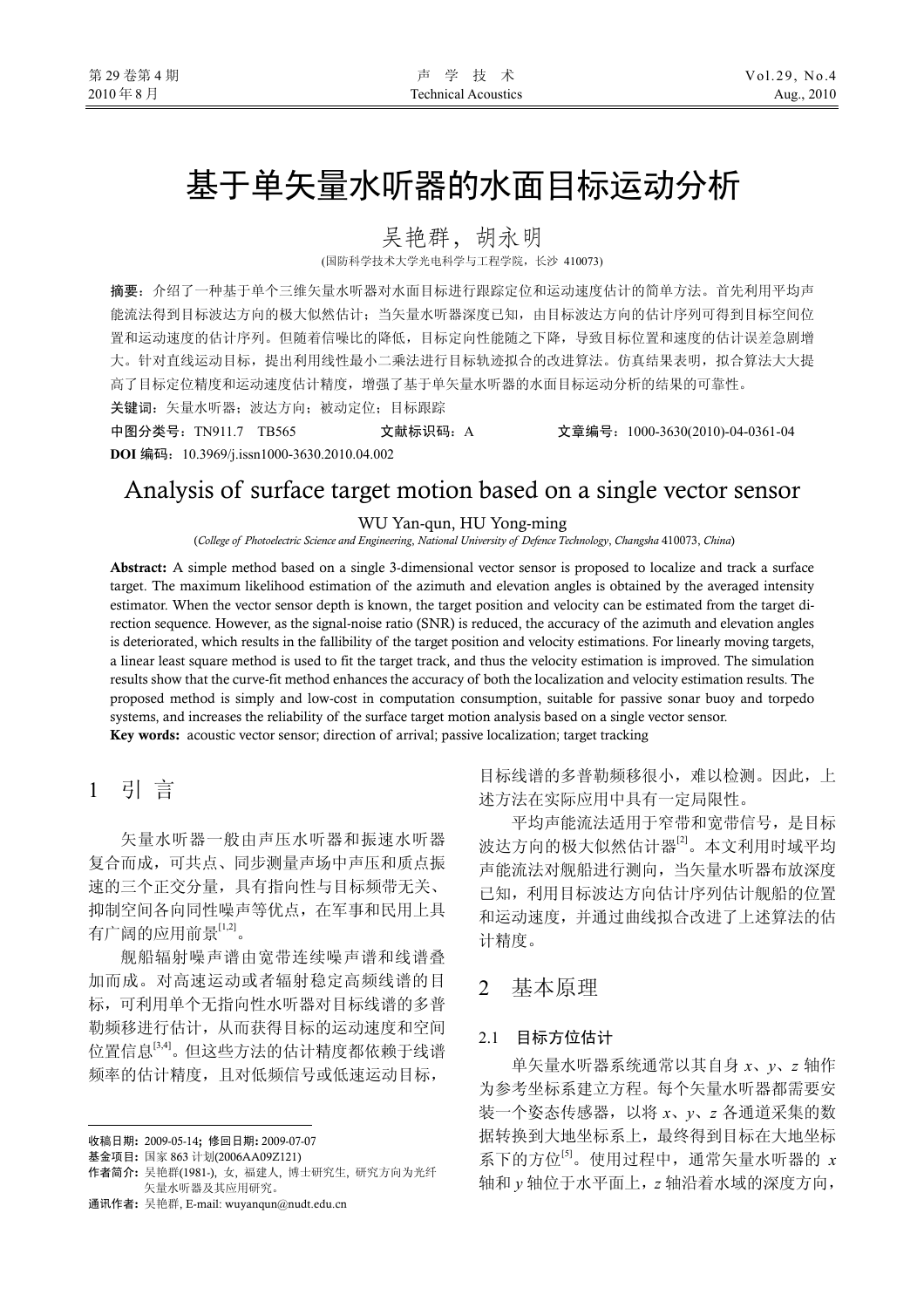因此,不失一般性,以矢量水听器的几何中心为坐 标原点 *o*,以其自身 *x*、*y*、*z* 轴建立直角坐标系坐 标。如图 1 所示,水平方位角 *θ* 定义为与 *x* 轴正方 向之间的夹角,0≤*θ*<2π;俯仰角 *α* 定义为与 *z* 轴 正方向之间的夹角,由图 1 易知 0≤*α*≤π/2。通常 矢量水听器的布放深度 *z*<sup>0</sup> 已知。舰船辐射噪声的时 域信号为 sa(t), 其瞬时运动速度以及瞬时水平方位 角与俯仰角分别为 *u*(*t*)、*θ*(*t*)、*α*(*t*),则矢量水听器 接收到的信号为:

$$
y(t) = \begin{bmatrix} p(t) \\ y(t) \end{bmatrix} = \frac{1}{r(t)} s_d(t) \begin{bmatrix} 1 \\ a(t) \end{bmatrix} + n(t)
$$
 (1)

其中,1/*r*(*t*)是球面波衰减因子;*a*(t)=[cos*θ*sin*α*, sin*θ*cos*α*, cos*α*] T 为目标波达方向;*n*(t)=[*np*(*t*), *nx*(*t*),  $n_{\mathbf{y}}(t)$ ,  $n_{\mathbf{z}}(t) ]^{\mathsf{T}}$ 为声压和振速三个通道的噪声信号,且  $n_p(t)$ 、 $n_x(t)$ 、 $n_y(t)$ 与 $n_z(t)$ 互不相关。



图 1 坐标系建立 Fig.1 The coordinate frame

每隔 *T* 秒进行一次目标波达方向估计,那么第 *k* 个积分时段的平均声强为:

$$
\overline{I}_k = \int_{(k-1)T}^{kT} p(t) \mathbf{v}(t) \mathrm{d}t \ , \ k=1,2,\cdots \tag{2}
$$

则对应时刻的目标水平方位角和俯仰角分别 为:

$$
\hat{\theta}_k = \arctan(\overline{I}_{y,k}/\overline{I}_{x,k})
$$
\n(3)

$$
\hat{\alpha}_k = \arctan\left(\sqrt{I_{x,k}^2 + I_{y,k}^2}/\overline{I}_{z,k}\right) \tag{4}
$$

使用 arctan 确定的 *θk*角值域为[-π/2, π/2],必须 根据 *<sup>x</sup>*,*<sup>k</sup> I* 、 *y k*, *I* 的符号判断目标所在象限,进而修正 *θk*的值。

运动目标的方位随时间变化,导致振速信号中 携带的方位信息也随时间变化。此时平均声能流器 的估计结果趋向于积分信号首尾所对应的方位角 的平均值[6],这将导致后面进行目标位置和速度估 计的结果存在一定偏差。积分时间 *T* 越小,估计结 果偏差越小,但同时,平均声能流器抑制各向同性 噪声的能力也越差[2]。所以要综合上述两因素选择 合适的积分时间。

#### 2.2 目标位置和速度估计

由图 1 的几何关系可得目标在水平面上的位置 矢量为:

$$
\hat{\boldsymbol{d}}_k = \hat{r}_k \left[ \cos \hat{\theta}_k, \sin \hat{\theta}_k \right]^{\mathrm{T}} \tag{5}
$$

其中,  $\hat{r}_k = z_0 \tan \hat{\alpha}_k$  为目标到  $z$  轴的距离。

通常积分时间 *T* 在秒的数量级, 故可假设目标 在积分时间 *T* 内行驶速度不变,则第 *k* 时刻速度为

$$
\hat{u}_{d,k} = \left(\hat{d}_k - \hat{d}_{k-1}\right) / T \, , \, k = 2, 3, \cdots \tag{6}
$$

其中,  $\hat{u}_{d} = 0$ .

如果直接利用式(6)估计目标速度,目标位置 $\hat{\boldsymbol{d}}_{\boldsymbol{k}}$ 的瞬时估计误差对速度估计误差影响严重。尤其在 低信噪比情况下,目标水平方位角和俯仰角估计误 差严重,使得位置矢量 $\hat{\textit{d}}_{\textit{k}}$ 的估计误差很大,这时利 用式(6)估计目标速度的误差可能远大于目标真实 速度,估计结果不可靠。

假设目标做直线运动,可利用线性最小二乘法 对目标运动轨迹进行线性拟合以提高目标位置的 估计精度,然后再利用式(6)的差分法估计目标的运 动速度。

设拟合后得到的目标运动轨迹为[dx, f(dx)], 其 中 *f*(*dx*)=*dy*=*Adx*+*B*。参数 *A*、*B* 可利用最小二乘法得 到,分别为[7]:

$$
A = l_{xyk}/l_{xk} , B = \overline{d}_{yk} - A \overline{d}_{xk}
$$
(7)  

$$
\nexists \Box \forall r, \quad \overline{d}_{xk} = \frac{1}{k} \sum_{i=1}^{k} \hat{d}_{xi} , \quad \overline{d}_{yk} = \frac{1}{k} \sum_{i=1}^{k} \hat{d}_{yi} ,
$$
  

$$
l_{xk} = \frac{1}{k} \sum_{i=1}^{k} (\hat{d}_{xi} - \overline{d}_{xk})^{2} , \quad l_{xyk} = \frac{1}{k} \sum_{i=1}^{k} (\hat{d}_{xi} - \overline{d}_{xk}) (\hat{d}_{yi} - \overline{d}_{yk}) .
$$

拟合后的目标轨迹将改善目标波达方向估计 误差带来的目标空间位置误差。将 $\left[\hat{d}_x, f(\hat{d}_x)\right]$  (*i*= *k*-1, *k*)代入式(6)即可得到估计目标的运动速度。

## 3 仿真分析

设矢量水听器的深度 *z*0=100m,目标初始位置 (*x*0, *y*0)=(−250m,100m),做 *v*=12m/s 的匀速直线运 动,速度方向与 *x* 轴正方向之间的夹角 *φ*=π/18。海 水中声速 *c*=1500m/s,采样率 *fs*=6000Hz,观测总时 间为 60s。平均声能流器的积分时间 *T*=0.5s。设目 标的辐射噪声为 200~800Hz 的宽带噪声信号,声压 传感器接收到的运动目标信号如图 2 所示。运动目 标靠近接收器时,声压信号的信噪比高,远离接收 器时声压信号的信噪比低,如图 3 所示, 定义第 k 个积分时段的声压信噪比为:

$$
SNR_{p,k} = 10\log_{10}\left\{\int_{(k-1)T}^{kT} p^2(t)dt / \int_{(k-1)T}^{kT} n_p^2(t)dt\right\} \tag{8}
$$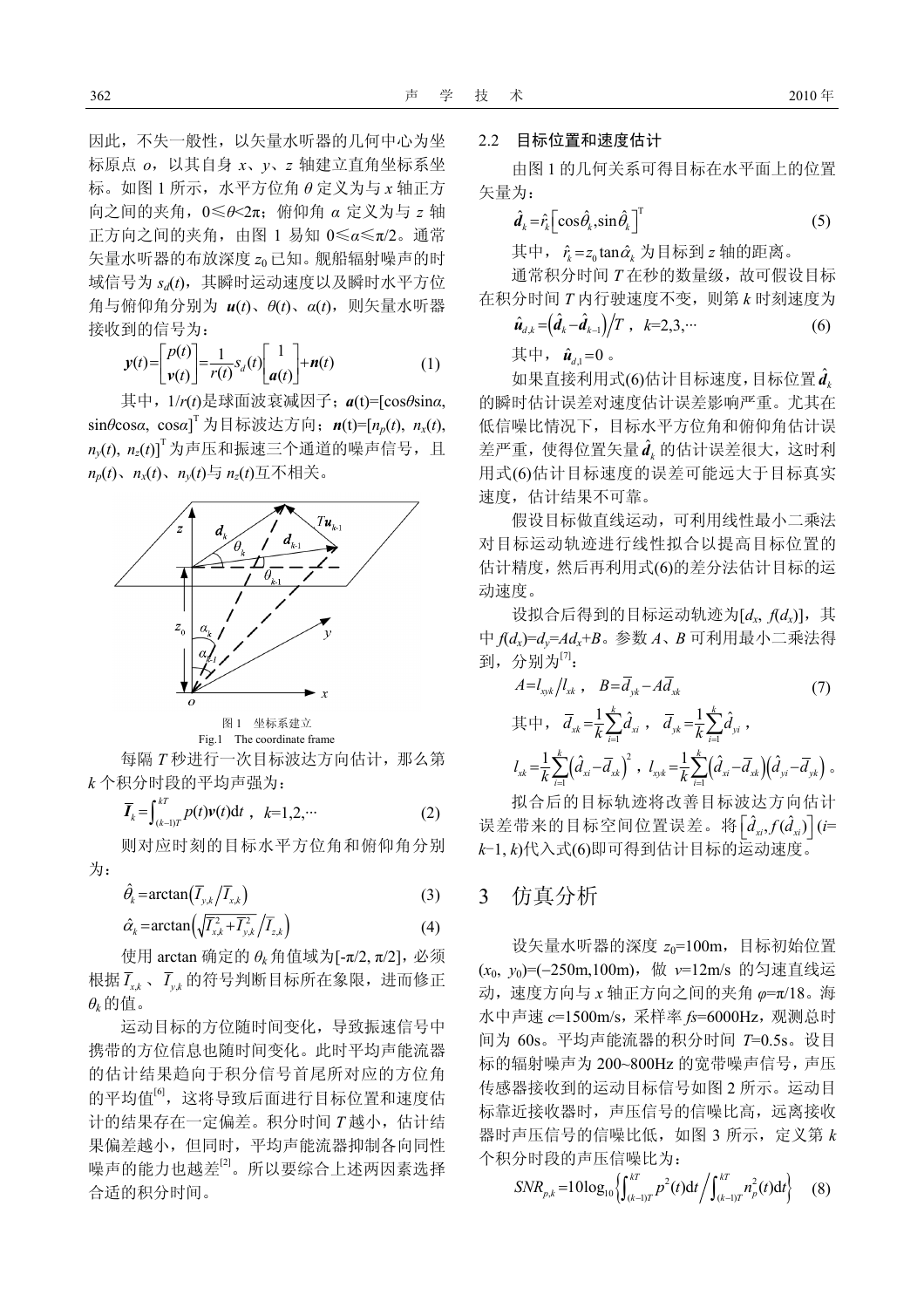

图 4 为目标水平方位角和俯仰角的估计误差。 平均声能流器的估计精度受信号带宽、信噪比、积 分时间 *T* 等因素影响[2,6]。在信号类型和积分时间给 定的情况下,目标水平方位角和俯仰角的估计精度 仅由接收信号的信噪比决定。由图 3 可知,当目标 在矢量水听器的正横方向(20s 附近)时,声压信号的 信噪比最高。因此,图 4 中,角度估计误差在正横 方向最小,此后,由于目标不断远离接收器,随着 信噪比逐渐降低,角度估计误差逐渐增大。



图 5、6 是空间位置以及运动速度的处理结果。 图 5 中离散点是直接利用式(5)得到的估计结果,即 拟合前目标轨迹。当目标远离水听器时,随着信噪 比降低,角度估计误差的增大导致目标位置估计误 差增大。尤其是当目标水平距离 *xs* 超过 200m 之后, 估计结果偏离真实值较远,误差在几十米。此时利 用式(6)估计目标运动速度的结果远远偏离真实值, 因此图 6 中没有显示其估计结果。

由图 5 左上图可知,经过拟合后的曲线虽然略 偏离真实轨迹,但大大改善了目标方位估计的离散 程度。如图 6 所示,利用拟合目标方位结果估计得 到的运动速度的估计结果在真值附近,而且在正横方 向附近,目标速度估计误差达到最小(小于 0.2m/s)。 由图 5 和图 6 可知, 拟合算法提高了目标位置和速 度估计精度,使得利用单个矢量水听器进行水面目 标运动分析的结果更加可靠。



### 4 结 论

本文研究了利用单个三维矢量水听器进行水 面目标运动分析的方法。对直线运动的目标(匀速 或加速度运动),采用线性最小二乘法对其轨迹进 行拟合,大大提高了目标运动速度的估计精度,从 而使基于单矢量水听器的水面目标运动分析的结 果更加可靠。此法原理简单,计算量小,工程实施 方便,适合声纳浮标系统、鱼雷自导系统、水下被 动报警平台等应用场合对水面目标的跟踪定位。